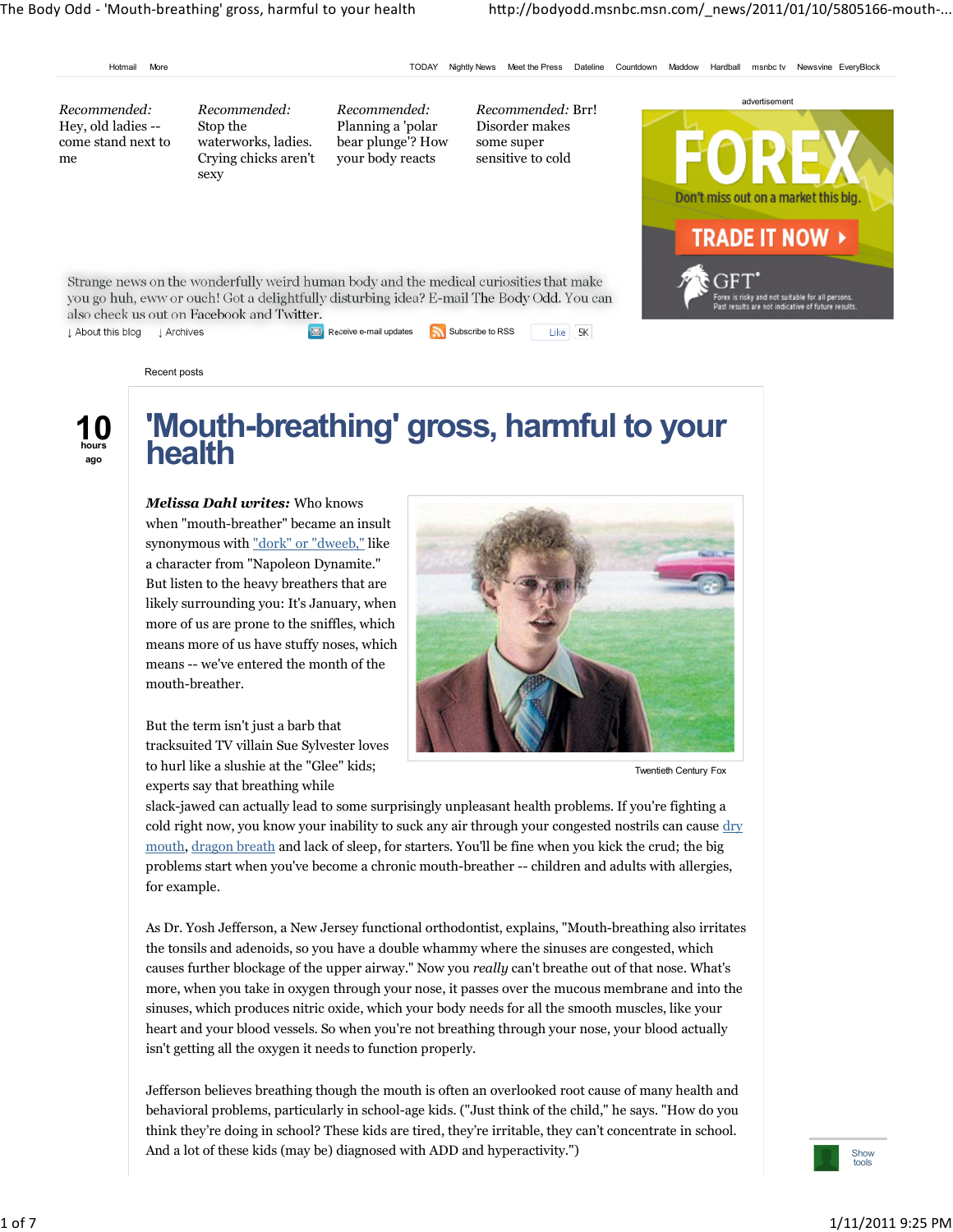| But here's the absolute weirdest thing that mouth-breathing can cause: It can actually change the          |
|------------------------------------------------------------------------------------------------------------|
| shape of kids' faces, according to a report Jefferson published last year in the journal General           |
| Dentistry. "Severe mouth breathers develop what they call long face syndrome -- long, narrow faces,        |
| very unattractive facial features. Also if their tonsils are swollen, they sometimes position their jaw in |
| weird ways in order to get more oxygen into their bodies. It can happen in adults as well  but it's        |
| more prominent in children," Jefferson says. "People think they grew to this face because of genetics      |
| -- it's not, it's because they're mouth-breathers." It's reversible in children if it's caught early -- an |
| orthodontist might use a device to expand the jaw, which will widen the mouth and open the sinuses,        |
| helping the child breathe through the nose again. (This can be done in adults, too, but it's more          |
| difficult.)                                                                                                |
|                                                                                                            |

"It's best to treat them early," Jefferson says. "It drives me crazy that there are so many kids who are mouth breathers and no one is doing anything about it."

Get updates from The Body Odd on Twitter and on Facebook, and follow Melissa Dahl @melissadahl.

|              | 26 comments below |                                                                  |
|--------------|-------------------|------------------------------------------------------------------|
| <b>Share</b> | Recommend<br>4    | 188 recommendations. Sign Up to see what your friends recommend. |

## Discuss this article

## jane-2056095

This looks to me like a great way for this guy (whom I'm sure himself has a wonderfully broad face) to make big bucks putting children through grueling orthodontic "treatments." His shining example is of a mouth-breathing young boy who had his tonsils and adenoids removed, then was sent on to this guy for orthodontia and got two full years of "palatal expansion." The author touts the boy's improved test scores midway through the process as if it could only be due to orthodontia, not the surgery, but there's not a shred of evidence for that. In the meantime, the kid has gone from having a charming, even smile to being visibly deformed, because he was "overexpanded" - but don't worry, that can be fixed during Phase 2! I can only imagine what agony the poor child is enduring, and how much money his parents are shelling out, to ensure that he doesn't end up with (oh, the horror) a "long narrow face."

#1 - Tue Jan 11, 2011 3:03 PM EST

| REPLY | 2 votes |
|-------|---------|

3 votes

## George A. Marquart

It is amazing how much ignorance there still is in the medical profession. Mouth breezing in children is one of the prime indicators of the fact that there is some form of obstruction in their nasal passages. In all likelihood they suffer from sleep apnea as a result.

| #2 - Tue Jan 11, 2011 3:15 PM EST<br><b>STATISTICS</b> | <b>DEDIV</b> |
|--------------------------------------------------------|--------------|
|                                                        |              |

## Lisa-1530342

George, isn't that what the whole article was trying to say?

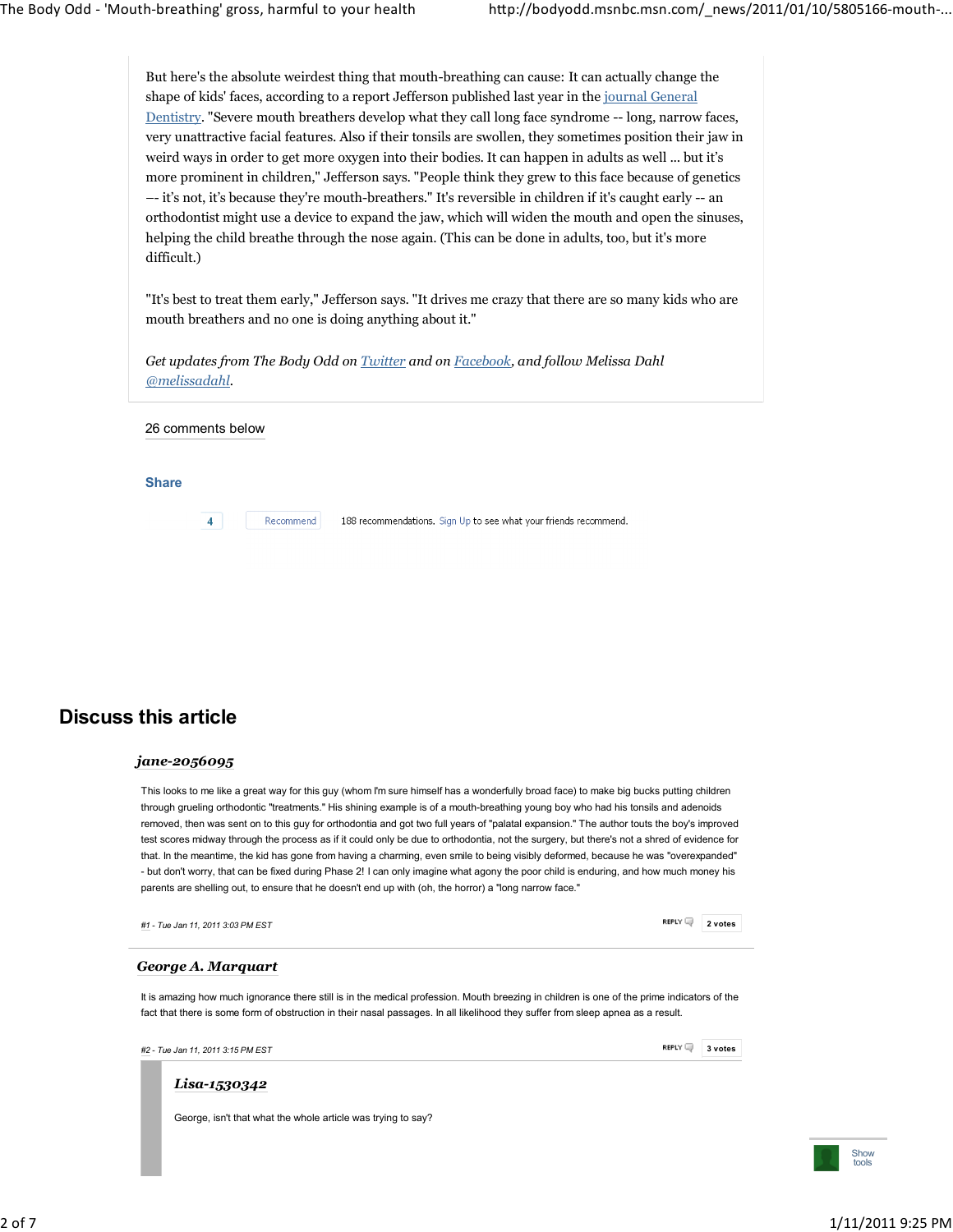#2.1 - Tue Jan 11, 2011 3:27 PM EST FeistyAlaskan I have two daughters who were mouth breathers. Both of them had to have their tonsils and adenoids removed. Once the surgeon got into my oldest daughter's throat he found out that she had an enormous puss pocket that could have killed her. My youngest daughter spent 3 days in the hospital because her tonsils swelled shut. Both of them had sleep apnea and snored horribly. It's very frightening to lay there at night listening to your child breathe and then all of a sudden stop.... My oldest daughter had to go through expansion and braces. She has a beautiful smile! In order to correct her jaw (which deformed over her many years of mouth breathing), they want to break it and re-set it. I said no. She can make that decision when she's an adult. The moral of my story is that taking the steps to correct a problem that someone may overlook meant the world to my daughters. #2.2 - Tue Jan 11, 2011 3:44 PM EST 3 votes REPLY U

#### eddie  $s$ -802886  $\boxplus$  Comment collapsed by the community

What does being liberal have anything to do with this?



#### Bwco

REPLY 4 vote #4 - Tue Jan 11, 2011 4:44 PM EST verno Nothing, Eddie just wanted to rant on liberals and show his ignorance. #4.1 - Tue Jan 11, 2011 5:11 PM EST REPLY  $\overline{\mathbb{Q}}$ 

#### S-480203

Deleted

Show tools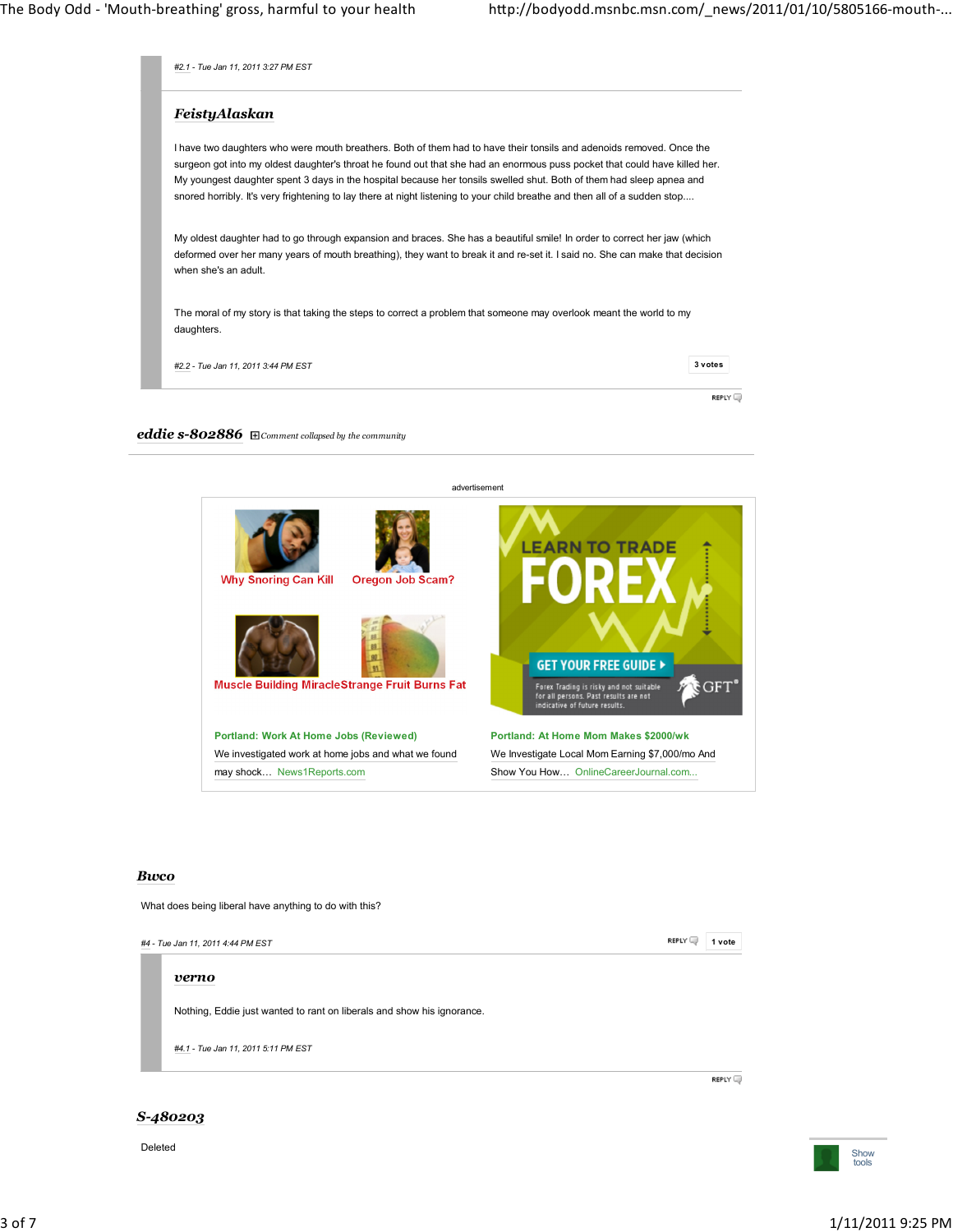| #5 - Tue Jan 11, 2011 4:49 PM EST                                                                                                                                                                                                                                                                                                                                                                                                           | REPLY W            |
|---------------------------------------------------------------------------------------------------------------------------------------------------------------------------------------------------------------------------------------------------------------------------------------------------------------------------------------------------------------------------------------------------------------------------------------------|--------------------|
| <b>Suzeiki</b>                                                                                                                                                                                                                                                                                                                                                                                                                              |                    |
| I have always breathed through my mouth. I wondered if it was because my tonsils and adenoids were removed when I was 6. Back in<br>the 1950's they removed these organs whether you needed it or not. I have had a lot of trouble with my teeth during my life. Interesting<br>about the heart needing nitric oxide. BTW, how in the world did politics get into this discussion?                                                          |                    |
| #6 - Tue Jan 11, 2011 4:55 PM EST                                                                                                                                                                                                                                                                                                                                                                                                           | REPLY W<br>1 vote  |
| scottyusa                                                                                                                                                                                                                                                                                                                                                                                                                                   |                    |
| I never breath through my mouth. When I get all stuffed up, I have developed a way to breath through my butthole. Send me a check for<br>\$10.00 and I will share the secret. We have filters in our noses that we bypass when breathing through the mouth. I believe most<br>people breath through their mouths when talking so if you keep your mouth shut that will help tremendously as well and maybe even<br>keep you out of trouble. |                    |
| #7 - Tue Jan 11, 2011 4:56 PM EST                                                                                                                                                                                                                                                                                                                                                                                                           | REPLY O<br>4 votes |
| That's What's Up Deleted                                                                                                                                                                                                                                                                                                                                                                                                                    |                    |
| smtwnguy                                                                                                                                                                                                                                                                                                                                                                                                                                    |                    |
| Scottyusa- I'm sitting here doubled over from laughter at your post. You made my day!!! Thanks                                                                                                                                                                                                                                                                                                                                              |                    |
| #7.1 - Tue Jan 11, 2011 11:48 PM EST                                                                                                                                                                                                                                                                                                                                                                                                        |                    |
|                                                                                                                                                                                                                                                                                                                                                                                                                                             | REPLY W            |
|                                                                                                                                                                                                                                                                                                                                                                                                                                             |                    |
| John-2412130                                                                                                                                                                                                                                                                                                                                                                                                                                |                    |
| The Internet is a never-ending well of ways for me to waste my time.                                                                                                                                                                                                                                                                                                                                                                        |                    |
| #8 - Tue Jan 11, 2011 6:15 PM EST                                                                                                                                                                                                                                                                                                                                                                                                           | REPLY W<br>1 vote  |
| bugada                                                                                                                                                                                                                                                                                                                                                                                                                                      |                    |
| yep yep                                                                                                                                                                                                                                                                                                                                                                                                                                     |                    |
| #8.1 - Tue Jan 11, 2011 6:37 PM EST                                                                                                                                                                                                                                                                                                                                                                                                         |                    |
|                                                                                                                                                                                                                                                                                                                                                                                                                                             | REPLY W            |
|                                                                                                                                                                                                                                                                                                                                                                                                                                             |                    |
| <b>BubbaFoo</b>                                                                                                                                                                                                                                                                                                                                                                                                                             |                    |
| test                                                                                                                                                                                                                                                                                                                                                                                                                                        |                    |
| #9 - Tue Jan 11, 2011 6:38 PM EST                                                                                                                                                                                                                                                                                                                                                                                                           | REPLY W<br>1 vote  |
| Ervin-1693529                                                                                                                                                                                                                                                                                                                                                                                                                               |                    |
| Go see your Doctor. You got real trouble from breathing through your rear end.                                                                                                                                                                                                                                                                                                                                                              |                    |
| #10 - Tue Jan 11, 2011 7:00 PM EST                                                                                                                                                                                                                                                                                                                                                                                                          | REPLY W            |
| mathuin                                                                                                                                                                                                                                                                                                                                                                                                                                     |                    |
|                                                                                                                                                                                                                                                                                                                                                                                                                                             |                    |
| This really is no joke. If your kid has trouble breathing, get him/her to an allergy specialist early. It may make a remarkable difference in<br>their life.                                                                                                                                                                                                                                                                                |                    |

Show tools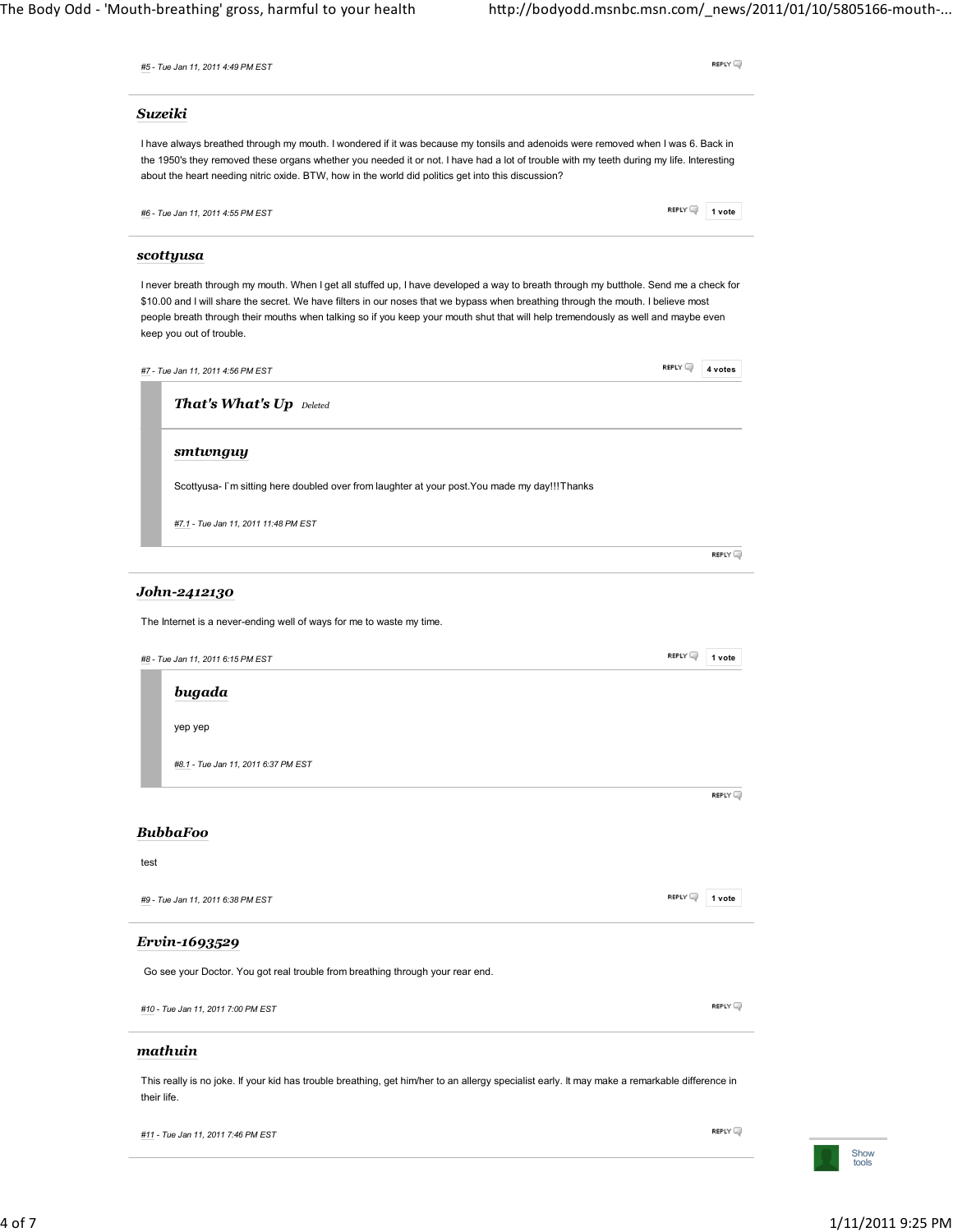REPLY O

REPLY W

## Doc-2905258

Why is this orthodontist commenting about reduced "nitric oxide" levels in mouth-breathers? The oxygen entering through your nose is a tiny source of nitric oxide for your body, and has no effect on the rest of your body's (i.e. your muscles and blood vessels) ability to function. He is completely making that up! Also, he's an orthodontist! He knows a lot about the mouth and the head and neck, but he is clueless about blood vessels and how the heart functions! They should have interviewed someone who actually knows something about physiology.

REPLY III #12 - Tue Jan 11, 2011 8:14 PM EST BabsTX

I guess it depends on the person! I am in my late 70's and have never breathed through my nose in my life. Neither did my mother. No doctor has ever expressed concern about it, nor do I have any related health issues!!

REPLY  $\overline{\mathbb{Q}}$ #13 - Tue Jan 11, 2011 8:55 PM EST

## Tarzan7

Great, Another thing we have to worry about. Pretty soon they will be saying that Breathing is no good for you.

#14 - Tue Jan 11, 2011 9:09 PM EST

## Leenin

I am a 54 year old mouth breather. Adenoids and tonsils out at 5. Braces, palate widened, and maxiofacial surgery at 30. Nobody ever said anything about not enough oxygen, but trust me there are times when I have felt like I was suffocating. I had to have it done to save my jaw joints and because my teeth did not meet in a big way. I do not have any allergies and was diagnosed as having a chronic stuffy nose. I take zyrtec and nose spray every day. Breath Right stripes are a godsend. All in all, I wouldn't do it any differently and it is what it is.

#15 - Tue Jan 11, 2011 11:02 PM EST

| Name:                                                               |                            |
|---------------------------------------------------------------------|----------------------------|
| Email Address (will be verified, but never shown):                  |                            |
| You're in Easy Mode. If you prefer, you can use XHTML Mode instead. |                            |
|                                                                     |                            |
|                                                                     |                            |
|                                                                     |                            |
|                                                                     |                            |
|                                                                     |                            |
|                                                                     |                            |
|                                                                     |                            |
|                                                                     |                            |
|                                                                     |                            |
| Post Comment                                                        | Newsvine Privacy Statement |
|                                                                     |                            |

Back To Top | Front Page

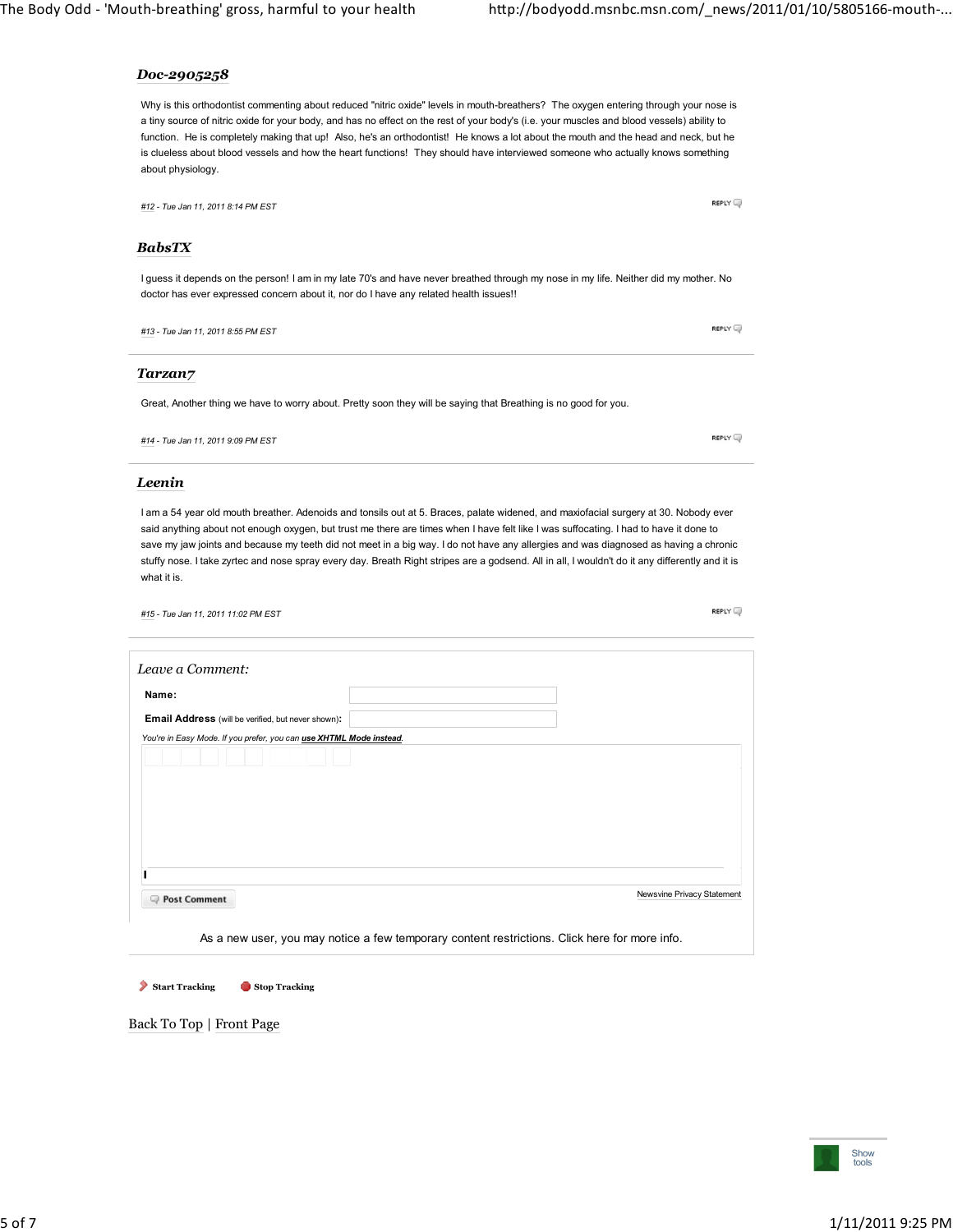#### Browse

featured, health, melissa-dahl, diane-mapes, curious-condition, better-living-through-science, halloween, odd-news, brian-alexander, jonel-aleccia, linda-dahlstrom, linda-carroll, your-new-worst-nightmare, neurology, bill-briggs, julia-sommerfeld, pregnancy, curious-conditions, thanksgiving, shopping, capgras-delusion, ew, diet, say-what, diastema, whod-a-thunk, pets, just-plain-wrong, no-duh, strange-conditions, really, crying-not-sexy, memory, marilu-henner, amazing-stories, weird-news, see-ya-2010, new-years, kristin-kalning, polar-bear-plunge, totally-crazy, rubber-man-syndrome, stacy-lipson, good-grades, feet, ugg-boots, funky-feet, fashion-hazard





Melissa Dahl is a health writer and editor at msnbc.com.

| <b>Melissa Dahl Blogroll</b> |
|------------------------------|
| The Daily What               |
| <b>Boing Boing</b>           |

FitSugar The Beauty Brains

Follow on Twitter

| <b>Archives</b>                             | <b>Most comments</b>                                            | <b>Other blogs</b>                                                                                                            | <b>SV2</b><br>top stories                                                                                                                                                                                                                                                                                                                                                                                                                                                         |
|---------------------------------------------|-----------------------------------------------------------------|-------------------------------------------------------------------------------------------------------------------------------|-----------------------------------------------------------------------------------------------------------------------------------------------------------------------------------------------------------------------------------------------------------------------------------------------------------------------------------------------------------------------------------------------------------------------------------------------------------------------------------|
| 2011<br>January (7)<br>2010<br>2009<br>2008 | Stop the waterworks, ladies. Crying chicks aren't<br>sexy (190) | Cosmic Log<br>Red Tape Chronicles<br>Photoblog<br>Technolog<br>Daryl Cagle's Cartoon<br><b>Blog</b><br>Open Channel<br>InGame | New threat note found in Tucson shooting<br>Ariz. suspect's parents: 'Don't know why this<br>happened'<br>Jackson doctor ordered to stand trial<br>20,000 homes likely to flood in Aussie city<br>2 storms head for Northeast; South on ice<br>Doctor: Rep. Giffords breathing on her own<br>Law passed to ban picketing at Tucson funerals<br>Despite doughnuts, everyone wins on 'Loser'<br>Verizon finally gets an iPhone<br>Tiny breaks from sitting can whittle a tiny waist |